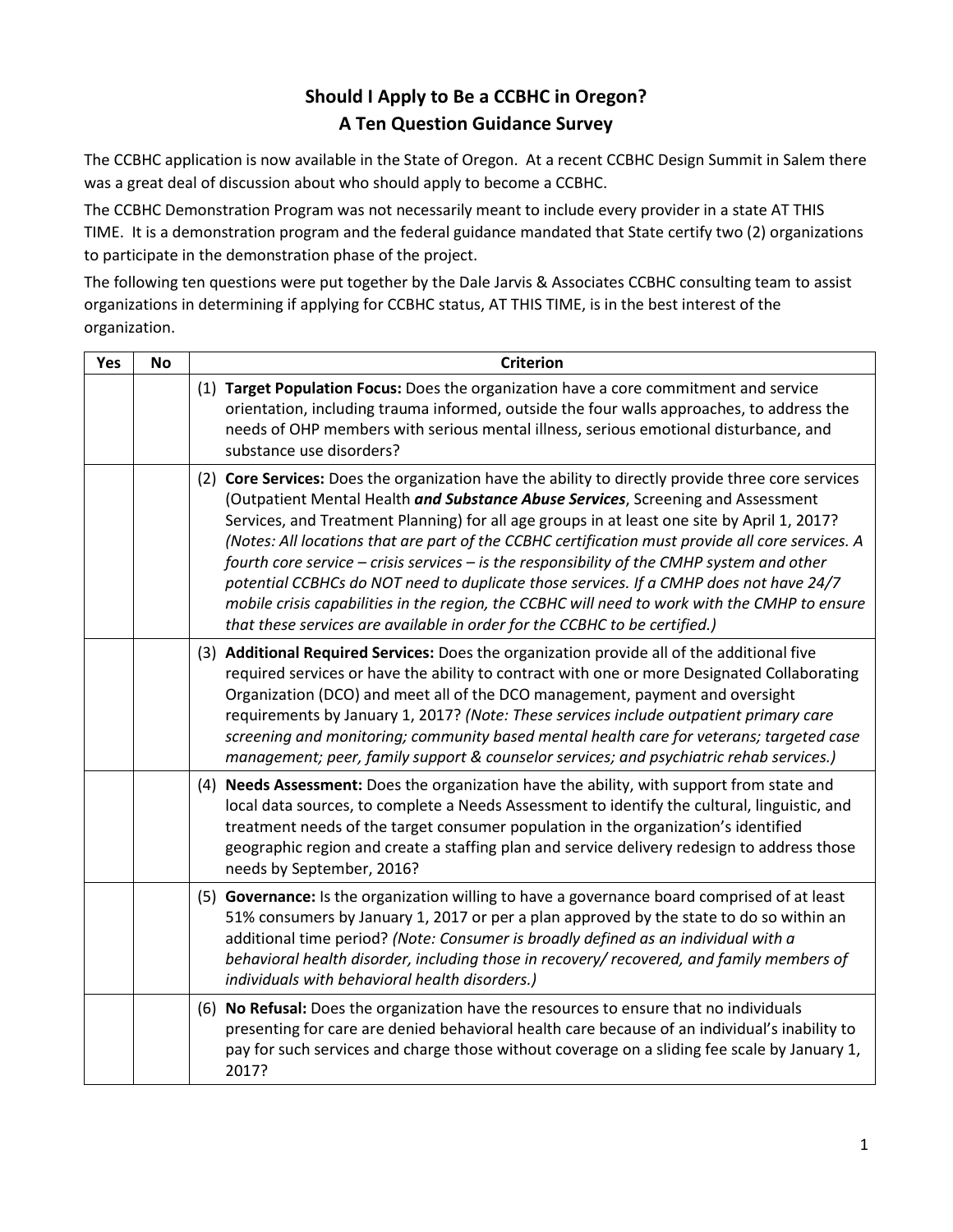| Yes | <b>No</b> | <b>Criterion</b>                                                                                                                                                                                                                                                                                                                                                                                                                 |  |
|-----|-----------|----------------------------------------------------------------------------------------------------------------------------------------------------------------------------------------------------------------------------------------------------------------------------------------------------------------------------------------------------------------------------------------------------------------------------------|--|
|     |           | (7) Care Coordination: Does the organization have the infrastructure and ability to develop<br>care coordination agreements with the types of organizations listed in the guidance (e.g.<br>FQHCs, inpatient psychiatric facilities, schools) and coordinate care across those settings to<br>ensure seamless transitions for consumers by January 1, 2017?                                                                      |  |
|     |           | (8) Data Reporting: Can the organization's information management systems collect the data<br>and report all of the required data elements in Attachment A below for the organization<br>and all of the organization's DCOs by January 1, 2017?                                                                                                                                                                                  |  |
|     |           | (9) Financial Management: Does the organization have the infrastructure and ability to<br>prepare a CCBHC Cost Report, run Medicaid population PPS rate scenarios to determine the<br>financial consequence for the specific PPS Rate established for your organization, manage<br>to the agreed upon daily PPS Rate, and cover any CCO interim payment cash flow needs<br>prior to when a quarterly wraparound payment is made? |  |
|     |           | (10) Primary Care: Does the organization have the ability to provide onsite primary care<br>services and sustain those services, either directly or through arrangement with a DCO by<br>January 1, 2017 or per a plan approved by the state to do so within an additional time<br>period? (Note: The actual requirements for this Criterion are still under discussion.)                                                        |  |

## **How to Score Your Organization**

If you have answered NO to any of the questions, the consulting team would recommend that you seriously consider whether CCBHC status is right for your organization AT THIS TIME. Should the two-year demonstration project be successful, there will be opportunities in the future for organizations to pursue CCHBC status.

If you have any questions about this survey, please email cobhc.grant@state.or.us and we will make every attempt to respond in a timely manner.